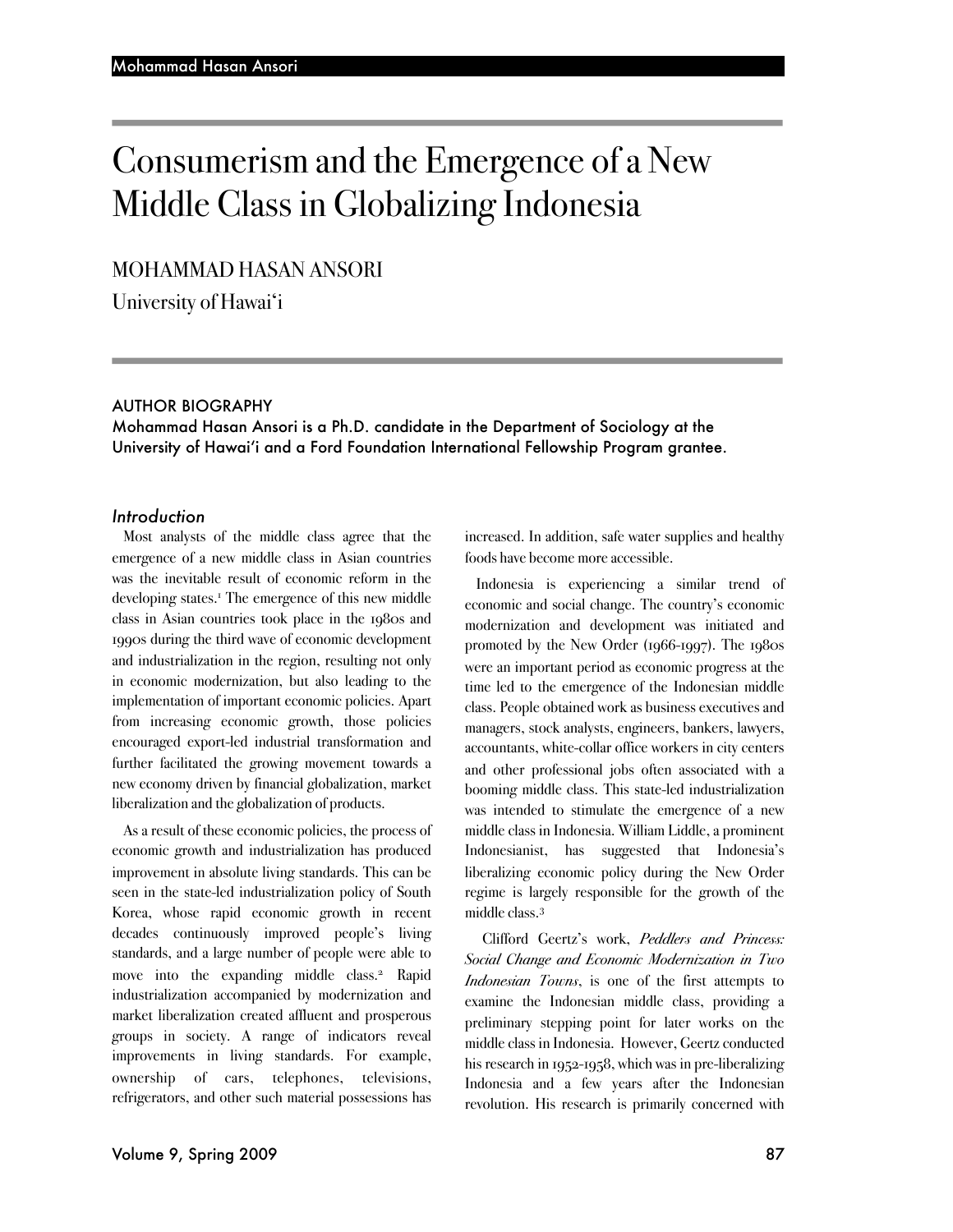social change and economic modernization, instead of any specific and comprehensive study of the middle class in Indonesia. Nonetheless, Geertz's research makes the important point that it is relatively difficult for a middle class to emerge during this preliberalizing and industrializing period. The problems of traditional trading patterns, lack of capital, the shortage of skilled and disciplined labor, the insufficiency of markets and other limiting factors hindered the rise of the middle class.4

Since Geertz there have been more recent academic studies and public discourse on the new Indonesian middle class, which have concentrated on the political aspects and democracy or political participation (Tamagola: 1993, Zulkarnain: 1993, Sarjadi: 1993, Siagian: 1993, Robison: 1990, Abeyasekere: 1990, Liddle: 1990, Mackie: 1999, Crouch: 1999, Sudarsono: 1999, research project of Center for Information and development studies: 1998, and others), economic aspects or determinants (Mackie: 1990 and Shiraishi: 2006), or difficulties and problematic issues faced by the Indonesian middle class (Raharjo: 1999 and Lubis: 1993). But much less attention has been given to the cultural practices, consumptionmiddle class and lifestyle of the emerging middle class in Indonesia. The continuous process of cultural globalization and modernization is affecting and constructing the consumer culture of the middle class in developing countries. Mass media is contributing to the transportation and stimulation of new global and modern values and lifestyles.

In this paper, I will argue that the new Indonesian middle class is not structurally pre-determined, but is in the continual process of production and reproduction through the cultural practices of class. In other words, ownership of economic and material resources does not automatically determine class; instead, culture and a lifestyle of consumerism must be seen as important cultural processes through which an emerging middle class actually creates itself as a sociocultural entity. The emerging new middle class, the primary product of the economic modernization and globalization policies of the New Order (1966-1997), is a prosperous and affluent group of people with a certain level of economic resources. However, they must be understood as a never-ending cultural project.5

This paper is an attempt to further understand the processes of new middle class formation during globalization and deregulation in Indonesia through the culture of consumerism. The new Indonesian middle class will be viewed through a socio-cultural lens that focuses on the culture of consumerism and lifestyle in Indonesia. It will also examine the emergence of the Indonesian middle class in the context of the economic development of the New Order regime. Methodologically, this paper will focus on middle class consumption in contemporary Jakarta, the capital of Indonesia. Richard Tanter and Kenneth Young, working on politics in Southeast Asia, suggest that any discourse on class formation in Indonesia requires "either rashness born of ignorance or a willingness to bear the inevitable consequences of overgeneralization on the basis of either inadequate information or over-reliance on one part of the societyusually Java".<sup>6</sup>

I will first discuss the approaches to the conceptualization of the middle class to give the theoretical basis of this paper. Then, I will examine the structural process of the emergence of the Indonesian middle class in the context of the economic "developmentalism" of the New Order. In the final section, I will explore the middle-class culture of consumption in Indonesia. The data presented here is mainly drawn from secondary statistical sources, published academic studies, and my personal observations while living in Jakarta for 10 years  $(1995 - 2005)$ .

## *Defining Middle Class*

Class analysts have long discussed different approaches to conceptualizing class. Mark Liechty, working on consumer culture and class formation in South Asia, suggests that class research theoretically always takes one of two approaches. One might treat class as a given–something that is natural, universal, and taken for granted by most people. One can also treat class as a cultural concept.7 Thus, some class researchers use a structuralist and deterministic approach in their efforts to understand and conceptualize class. Others might consider a constructivist/historicist/cultural conception of class as a more appropriate and adequate approach to a discussion of class.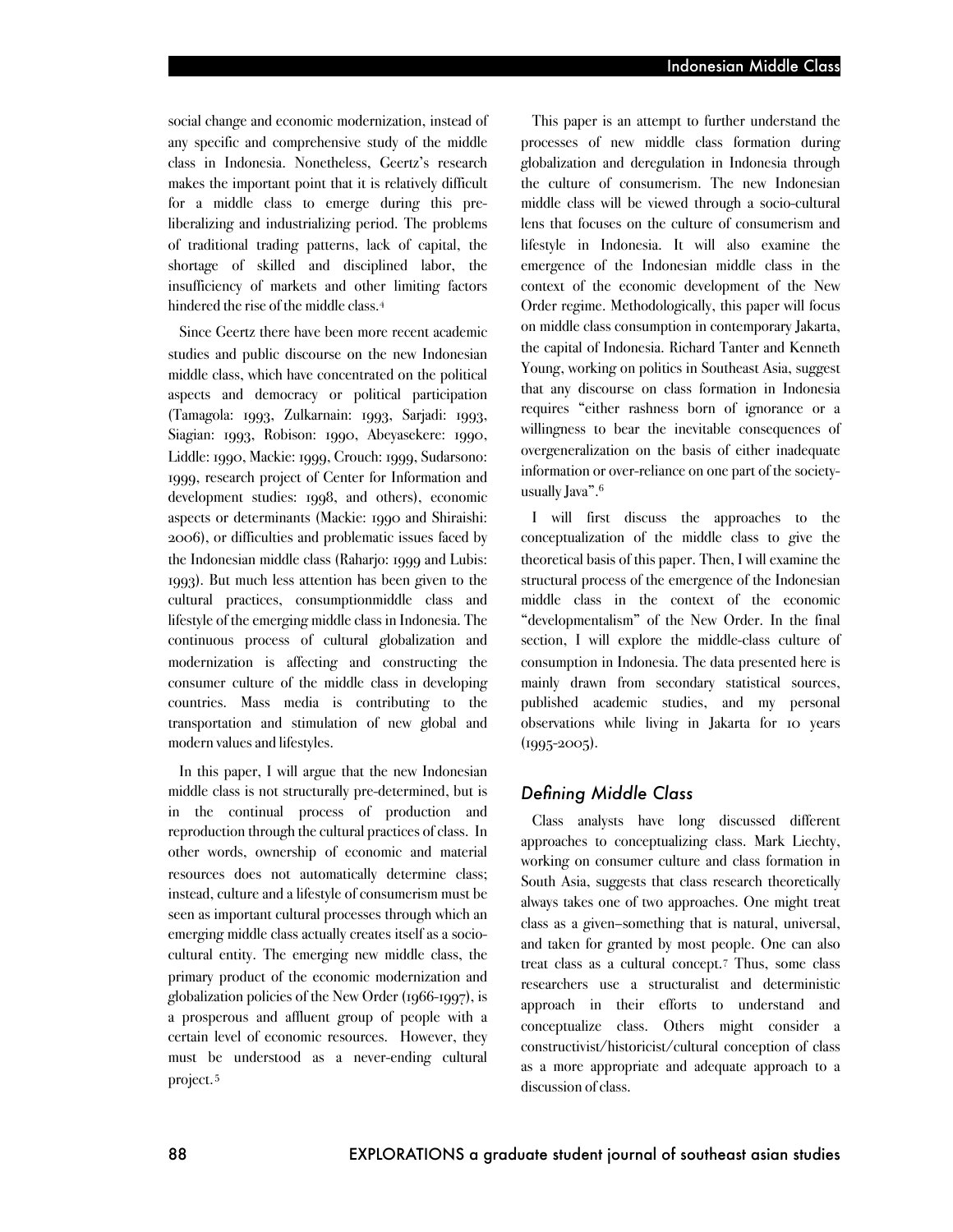A structuralist approach, or reading, of class strongly assumes that class is structurally predetermined. In other words, class is viewed as a given (ontologically prior to); class is a thing that exists by itself, prior to its actual performance in everyday life. For example, Loic Wacquent, a French urban sociologist, refuted both Weberian and Marxist class approaches, primarily pointing to the unitary and universal model of the middle class. Consequently, this type of class approach often disregards the diversity and dynamic aspects of class character, bringing them into a static and ahistorical position. <sup>8</sup>

In contrast to the structuralist approach to class, a constructivist approach views class as fluid, intangible, processual, and unformed. Class is not structurally pre-determined, but it is in the continual process of production and reproduction. For example, Jurgen Kocka, a German social historian, argued that class is never a thing, but is always in the process of making, production, and reproduction 9. According to Edward Thompson, an English social historian, class is not predestined, but "happens when some men, as a result of common experiences (inherited or shared), feel and articulate the identity of their interests as between themselves, and as against other men whose interests are different from (and usually opposed to) theirs."10 Thus, class identity, practices, and lived experience are not tacked on; they enter into the very making and remaking of class.

I find that this constructivist and cultural concept of class is more helpful in addressing the issue of this study–the process of new middle class formation during the globalization of Indonesia through the culture of consumerism. Sociologically speaking, it is often referred to as a processual way of understanding the nature of social entities.11 Understood in this sense, this paper makes an effort to locate the concept in the cultural terrain out of which class identities and class culture emerge. The constructivist approach to class provides an analytical instrument for understanding the way the new middle class in Indonesia emerged and constructed their social identity through consumption.<sup>12</sup>

The Indonesian middle class will emerge as a neverending cultural project that is simultaneously at odds with itself and with the other classes. It does not happen prior to its symbolic and cultural practices and organization. Put in another way, being middle class

happens when people share and feel common experiences and interests, articulate their identity, and at the same time distinguish themselves from class "others."13

The relationship between class and consumption should be viewed as mutually constitutive. The culture of consumption, Mark Liechty argued, has a more complex meaning than simply the act of purchasing products. A person's act of buying reflects just one moment in the cultural process of consumption.14 In the same fashion, economic structures do not solely determine class. Although it may be the initial determinant of class, it is an insufficient measure. Economic structures are manifested and expressed through cultural aspects of consumption and lifestyle, and in this way contribute to the formation of class. Seen another way, the culture of consumption is not the side effect or consequence of the middle class, but instead is among the cultural processes through which an emerging middle class actually creates itself as a socio-cultural entity.

Middle class people are those who are "carving out a new cultural space which they explicitly locate, in language and material practice, between their classes 'others' above and below".<sup>15</sup> Through lifestyles and consumption, people manifest a kind of class consciousness in a very practical way.16 Consumption patterns and lifestyle mainly serve as new performative mediums.17 Henceforth, wearing the proper clothing or driving a car constitutes an important part of a middle class claim to and maintenance of their middleclass membership.

# *New Economic Order, Liberalization and the Emergence of a New Middle Class*

August 17, 1945 is a turning point in the modern history of the Indonesian people, the date when independence was gained from the Dutch. It is after this that the discourse of development in Indonesia gained momentum and filled the minds of Indonesians. For Indonesia's leaders, the improvement of living standards for their people was the primary goal to be achieved in order to create conditions for a middle class to emerge. Promoting a developing middle class meant opening opportunities to build and increase middle-class jobs. As Dawam Raharjo, a theorist of Indonesian economic development, argued, economic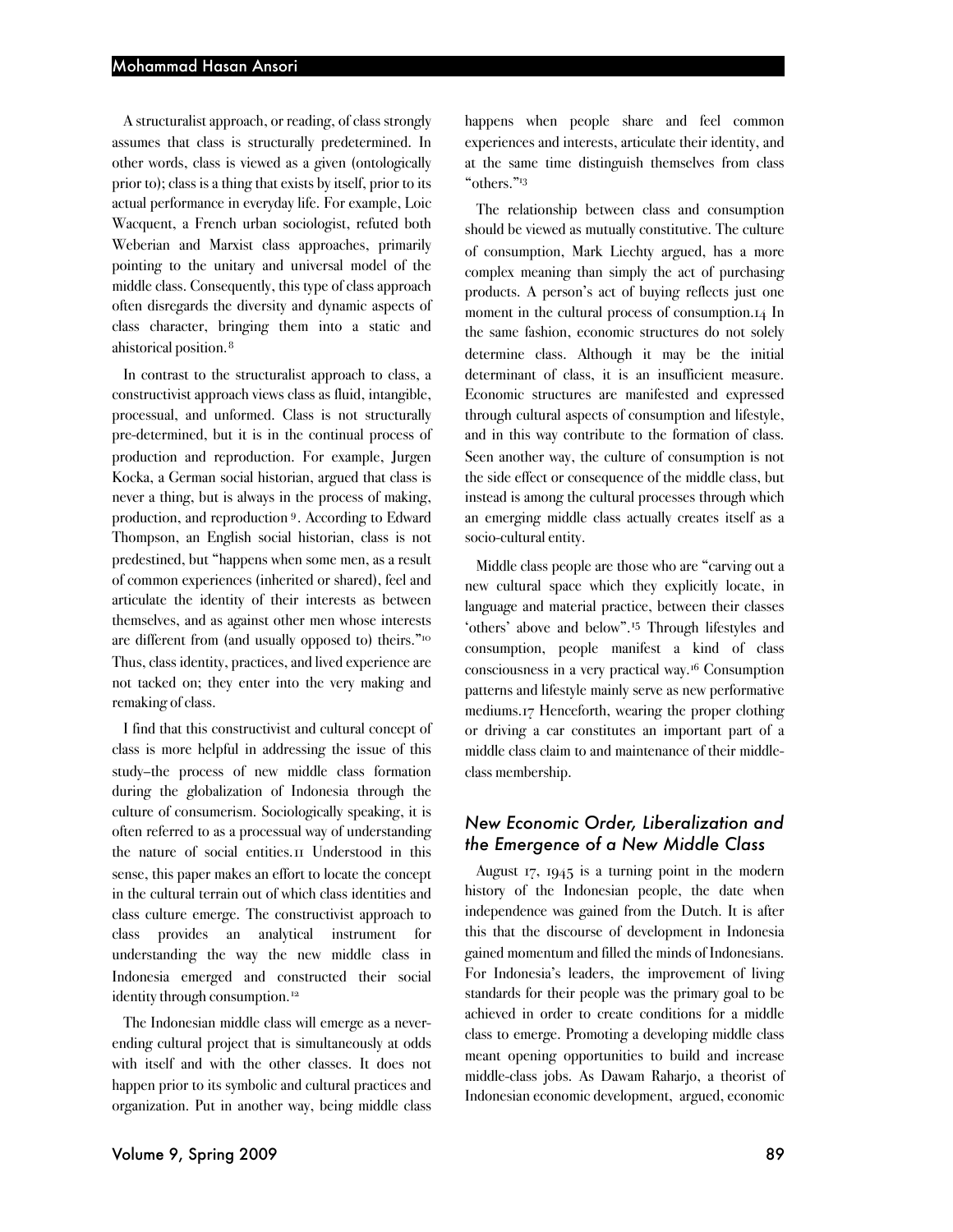development was absent before Indonesian independence, but independence provided more opportunities to develop and improve living conditions, and create middle-class jobs.18 It is in this moment that early economic developments in Indonesia can be grasped.

To account for economic development in Indonesia, it is important to understand the conventional divisions of regime in Indonesian politics that influenced its economic system. From 1945-1997, Indonesia was ruled by two different regimes. The first regime, from 1945-1966, termed the Old Order, was under the guidance of Soekarno as president. The second, from 1966-1998, is termed the New Order, defined by the presidency of Soeharto. The rapid growth of the Indonesian economy, resulting in the rise of a new Indonesian middle class, was primarily achieved during the period of the New Order. The authoritarian President Soeharto was in power for 32 years until the student movement and the economic crisis in 1997 forced his downfall.

Throughout the Old Order era, there was almost no significant growth in the Indonesian economy because post-independence conditions were not conducive to development, and perhaps more importantly, resources were mostly put into the political realm to consolidate independence.19 Consequently, the failure of economic development dominated the economics of the Old Order.20 The first Five Year Plan (a list of economic goals that were designed to strengthen the country's economy between 1955-1960) and its implementation were filled with pessimism and uncertainty, despite demonstrating distinct improvements.21 As a result, the desired effects did not take place and the middle class was unable to effectively emerge in this period.

The New Order regime, also known as the "New Economic Order", began with the transfer of executive political power from Soekarno to General Soeharto on March 12, 1966. This represented a significant philosophical shift regarding what constituted the fundamental mission of the government. For the New Order, the mission could be summarized with the words "economic development."22 The discipline of economics gained a prominence that was almost unimaginable in Indonesia's earlier years. The regime change did not merely mean an executive power change, but also marked a radical change in economic

policy. In the New Order era, economic development became a central doctrine and a high priority. The New Order based its economic development on the national motto of the Development Trilogy, referring to the expected goals of stability, growth, and equality. <sup>23</sup> Thus, rapid economic growth and exportled industrialization became the main themes of economic policy. In this way, the New Order created a new economic culture.

The 1980s are widely recognized as a major turning point in Indonesian economic development, leading to important changes in Indonesian consumption patterns. Indonesia adopted a new economic paradigm of deregulation and market liberalization, which was far more open and outward-looking. Indonesia had become an ardent advocate of deregulation. The basic tenets of this new approach were: deregulation, export-led growth, the creation of a regulatory climate conducive to foreign investment, and the transfer of economic power from the government to the private sector.<sup>24</sup>

The adopted policy of deregulation, with all its effects and consequences, marks the openness of Indonesia to the global world. The adaptation of Indonesian economic development to the forces of globalization had an effect on shifting oil-led growth to trade-led growth and providing more access to the global culture of consumerism. Through deregulation, Indonesia became an integral part of the global economy. It has made the world its marketplace and reciprocated by inviting the world to take a stake in the nation's development. <sup>25</sup> Middle class consumers in Indonesia can be viewed in the context of this market globalization.26

The liberalization and deregulation policy of Indonesia had significant effects on its systems of finance, banking, and production by helping to stimulate the structural changes of occupation and creating various middle class jobs. The increase in these kinds of jobs has been a primary factor in the rise of a new middle class in Indonesia, and this growth of the middle class was the targeted goal of Indonesian economic development.

According to Takashi Shiraishi, an analyst of comparative development in Southeast Asia, the emergence of a middle class in Indonesia can be traced back to the economic boom years of 1987-1997. The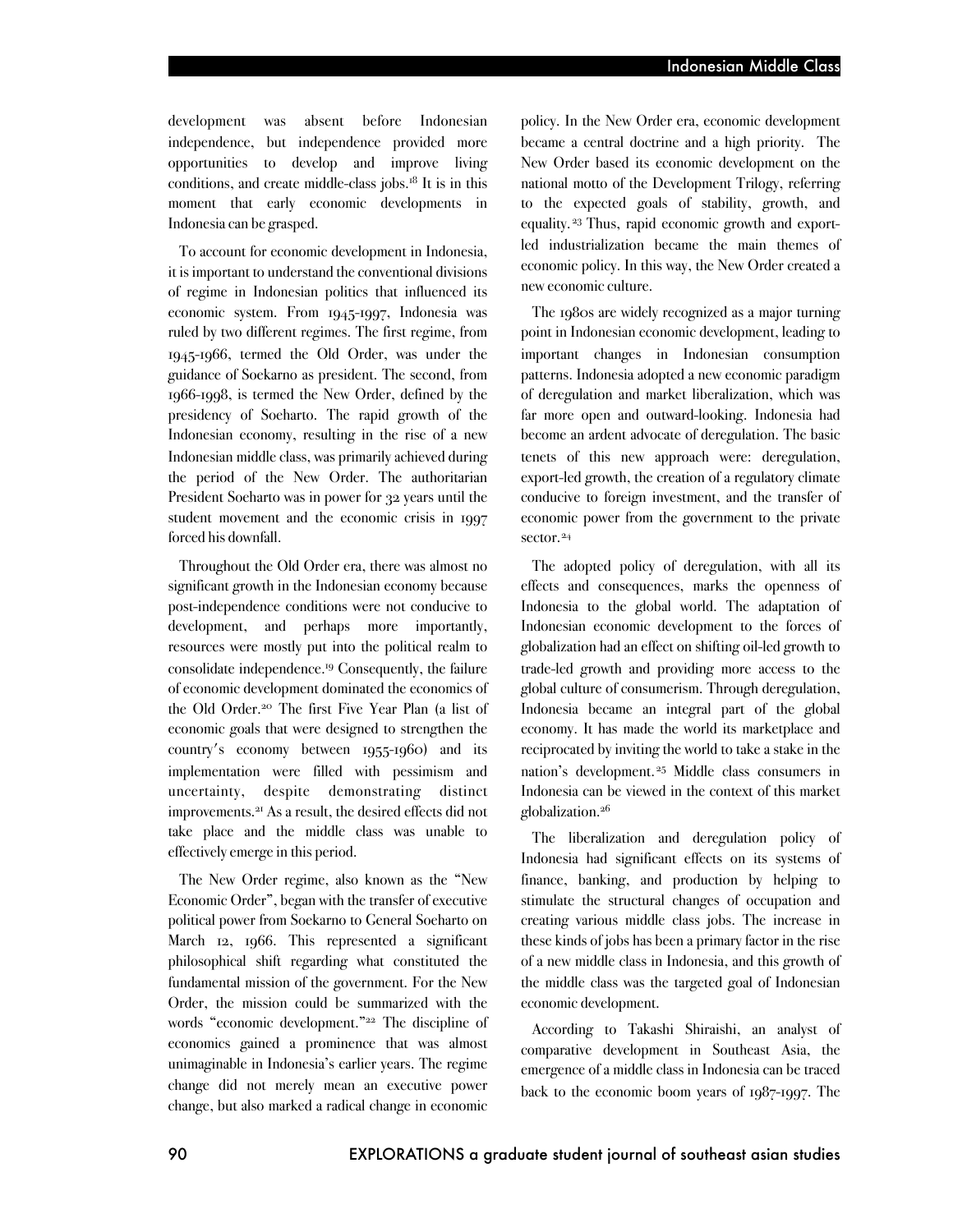1996 census data indicates that those who were classified as professionals and technicians, executives and managers, and white-collar office workers constituted 8.6 percent of the total working population and totaled 7.4 million people.27 However, it is important to keep in mind that, compared to the working population, the census-based number of middle class in Indonesia was relatively small. Concerning jobs and lifestyle, the Indonesian people who could have been categorized as prosperous and urban were less than 5% of the population, or approximately 7.3 million people in 1980.28

In Jakarta, where Indonesian economic development is more centralized, the new middle class is growing more extensively than in other cities in Indonesia. According to Shiraishi, economic development has transformed Jakarta into an emerging middle-class city, with the biggest growth from 1987-1997, and a current population of 10 million. Most of the middle-class people in Jakarta consist of professionals.29 The consumption pattern and lifestyles of those middleclass people are featured in weekly and monthly magazines and appear on TV talk shows: young banking professionals are shown dressing in brand name suits, driving expensive cars, and eating out in posh Italian, French, and Japanese restaurants.<sup>30</sup> These new members of the middle class will be examined on the basis of their consumption and lifestyle as an indicator of class culture, focusing specifically on their emergence and growth in contemporary Jakarta.

### *New Middle Class Consumption Cultures*

Some might categorize people as middle class on the basis of personal income or wealth. However, such statistical categorization does not necessarily take into account the culture of consumerism through which the emerging middle-class creates itself as a socio-cultural entity. Instead, it is the processual way the middle class is produced and reproduced that establishes this entity. Thus, middle class culture is not simply the product of economic determinations, but also a reflection of the profound role that culture plays in producing and reproducing hierarchies of economic privilege. Culture and economics are mutually constitutive and cannot be understood in isolation. Yet, they are also not reducible to each other.

The extensive discourses of lifestyle in Indonesia are enhanced through commercial advertisements, fashion journalism and lifestyle magazines featuring an international manufactured culture. **More** importantly, however, is that in everyday life, people judge other members of Indonesian society by means of lifestyles,32 like social relations, consumption, entertainment, and dress. In this sense, the class membership of the Indonesian people is evaluated through one's consumption patterns and lifestyle.

The phenomena of *kafe tenda* (tented cafés) and Mall Culture in Jakarta are good examples through which one can examine how the middle class in Jakarta is produced and reproduced through cultures of consumption. I will pay especially close attention to the process of making the Jakartan middle class by explaining both the phenomena of *kafe tenda* and Mall Culture as performative mediums for Jakartan middle class people.

# *Kafe Tenda*

The economics and culture of *kafe tenda* should be seen as mutually constitutive. The culture of Kafe Tenda is a space through which the middle class is produced and reproduced. Dining in a *kafe tenda* involves much more than simply the act of eating, because eating is only one moment in the cultural process of consumption. The conscious choice of a specific place and food for the diner is another integral part of the process. In this section, I will examine how middle class formation and production emerges through the culture of *kafe tenda*

A friend of mine who recently moved to Jakarta from Surabaya is a good example of the new middle class and their relationships with *kafe tenda* ain Jakarta. He lives in an expensive apartment around the Semanggi district–a milestone of Indonesia's development and advancement towards being a metropolitan city and a nice place for fun shopping, and also a dining center containing some of the hippest hangouts for youngsters–which is equipped with luxurious goods and consumer durables, such as TVs, a video deck, stereo sets, a washing machine, a refrigerator, and an air conditioner, and he also drives a new car and always dresses in a brand name suit. He is one of the Jakartan new middle class. One day he invited me to go to a *kafe tenda* for dinner, but I refused his invitation. Then he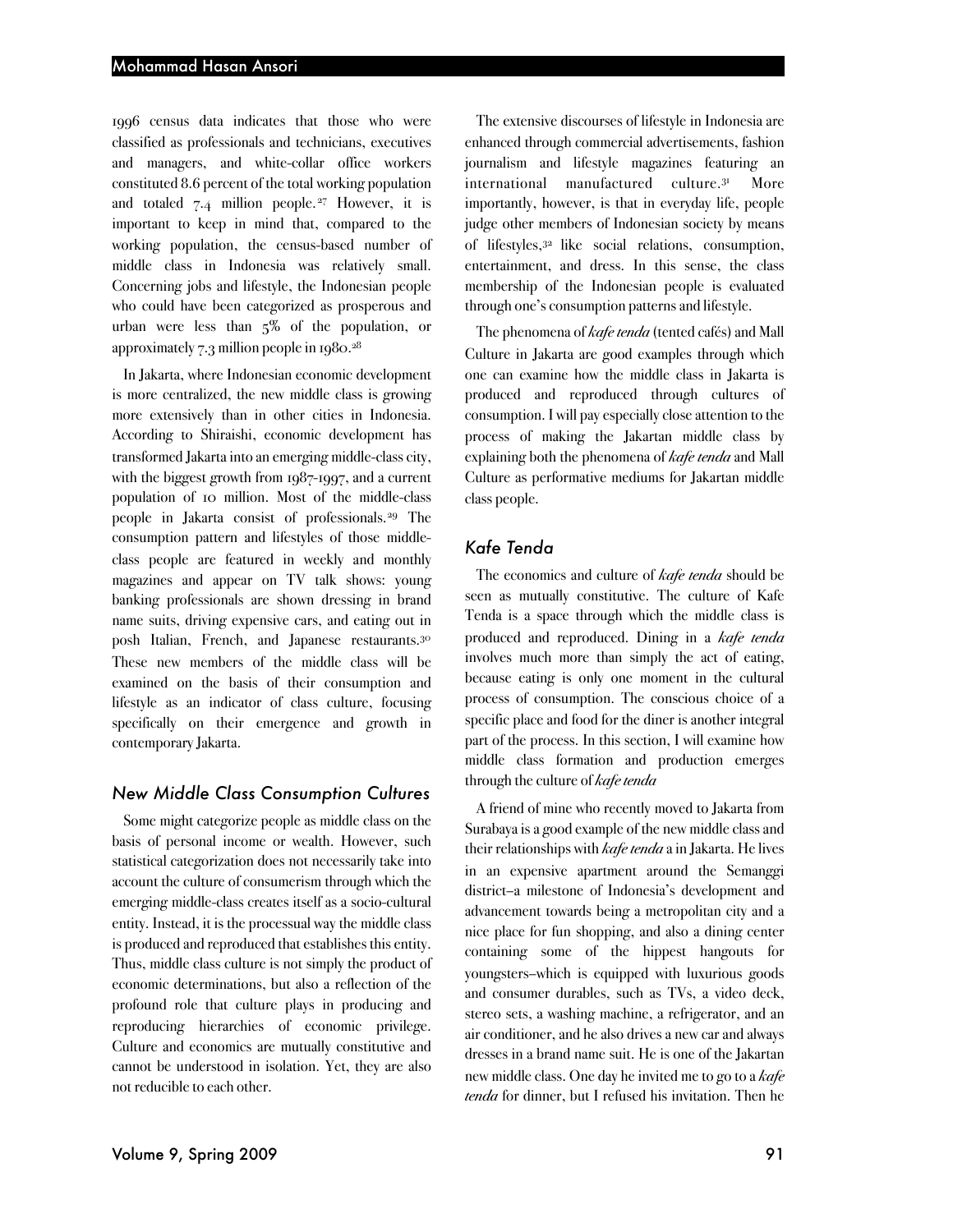said to me, "Ansori, you should go to *kafe tenda* occasionally to mingle and socialize with the important and rich people. You are really *kuno* [traditional]. You just keep studying." Based on the constructivist perspective of class, his behavior exhibits his class tastes, because his words demonstrate a level of middle class consciousness. For him, going to a *kafe tenda* and having dinner and fun is important for the maintenance of his class membership.

Eating at fancy restaurants instead of cooking at home has become a lifestyle symbol and an integral part of Indonesian life for decades. Many middle and upper-class people in Jakarta spend much of their leisure time trying out the many various international restaurants. Yet, Jakartan middle-class people have created a specific place for having dinner, *kafe tenda*, where they can manifest or mimic the culturally prescribed tastes of their class.

It should be noted that *kafe tenda* (tented cafés) are different from warung tenda (tented roadside stall). *kafe tenda* were initially made popular by Indonesian celebrities and artists, and became a new trend after the economic crisis hit Indonesia in 1997. For many Jakartan people, the establishment of *kafe tenda* became an alternative source of potential moneymaking during the economic crisis. *kafe tenda* spread in certain places, such as the Plaza Senayan parking lot, the Central Business District, the Mega Mall Pluit, Monas, Semanggi, outside Plaza Senayan on the weekends, and on Raden Fatah Street, Kamayoran. In *kafe tenda* a a wide range of food and drinks are served, which are accompanied by high prices compared to the many tented roadside stalls. *Kafe tenda* are equipped with different entertainment, music, and karaoke, and decorated with colorful lights. Almost all the visitors are middle class, and there are hardly any upper class or lower-class people there. The diners at *kafe tenda* drive new and fancy cars, dress in brand name suits and wear modern fashions.

By contrast, *warung tend*a (tented roadside stalls) or semi-permanent *warung* (using semi-permanent buildings), which are easily found along the streets of Jakarta, are mostly visited by lower class residents, blue-collar workers or other passers-by. *Warung tenda* tend to sprout up in the late afternoon and evening on roadsides, on sidewalks, in parking lots, and in open spaces. Due to low overhead, *warung tenda* offer

cheaper fare than *kafe tenda*. A *Warung tenda* consists of a simple tent structure tied to poles or a nearby fence, and can quickly be set up with wooden tables and benches. A *spanduk* (cloth with ads or the menu printed on it) servesas the wall between the dining area and the street or nearby *warung tenda.*

Dining at *kafe tenda* is essentially determined by class taste and not necessarily by one's income. Thus, even though upper class people may have more money, they might not dine at *kafe tenda* simply because it is a middle class cultural space. Instead, they primarily dine at fancy and expensive restaurants. At *kafe tenda*, the Jakartan middle class is able to balance their efforts to construct a class identity and to create class distinction. In this sense, *kafe tenda* are a class cultural project, a never-ending effort to make a middle class culture through consumerism.

In addition to serving to distinguish the middle class from elites, *kafe tenda* also help those "in the middle" to distinguish themselves from those below them on the social scale. The lower classes eat out at *warung tenda* because dining at *kafe tenda* a requires disposable cash, effectively excluding those below the middle class. Thus, poorer or lower-class people who have dinner at *kafe tenda* might be considered unsuitable, weird, or immoral. In the collective mindset of the Jakartan people, those of the lower class should stay in their own culturally designated place– *kafe tenda*. By framing *kafe tenda* in a class between below and above, Jakartan middle class people construct a moral distinction, implying conformity to the culturally constructed and established class behavior codes of being appropriate and inappropriate, suitable and unsuitable. In this sense, working class people are considered out of place when eating at *kafe tenda*. Class distinction emerges clearly as moral distinction through this social performance at *kafe tenda*.

The New Order economic development has brought about the improvement of the living standards of Indonesian people by creating and increasing middleclass jobs. That is, New Order economic development has brought about a structural change of occupations. All the middle-class jobs make a contribution to increasing the income level and the emergence of the middle class.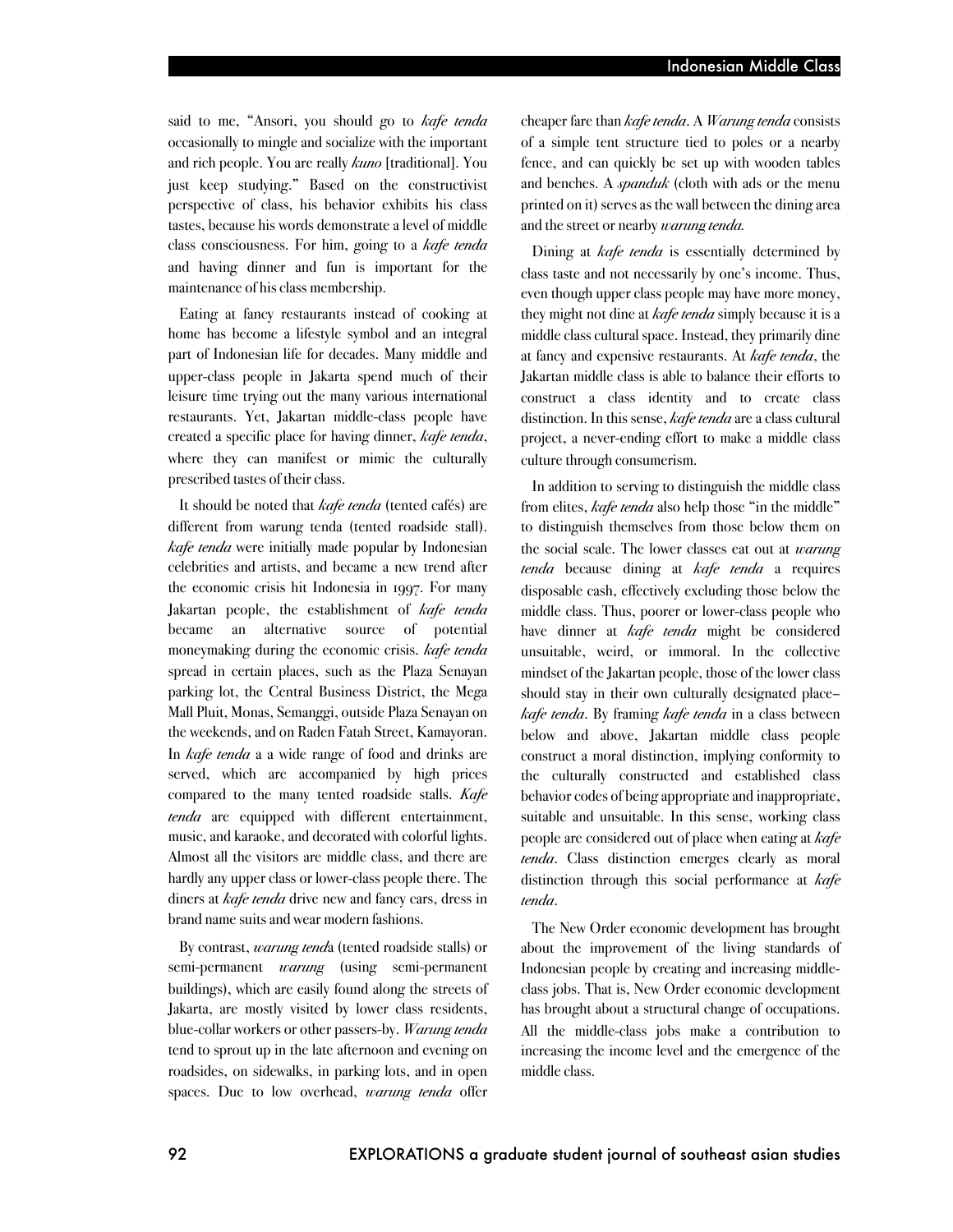A person or group's access to financial resources determines their ability to purchase and to consume. Having access to a certain amount of financial resources determines the ability of people to consume at *kafe tenda*. However, it is only one moment in the cultural process of consumption, and does not automatically determine class. Economic structures and material resources are expressed through cultural aspects of consumption and lifestyle to create a class. Thus, through the culture of *kafe tenda*, middle class identity is produced and reproduced. But *kafe tenda* are not simply the products of economic determinants.

In *kafe tenda* people can meet other businessmen and professionals and have the chance to meet Indonesian movie stars. *kafe tenda* are a public space33 where people share their common interests and feelings with other people from the same class. Going to a *kafe tenda*, therefore, is as much an expression of middle class identity as it is a consumption choice. In this sense, *kafe tenda* are the cultural spaces of class, a space in which specific claims to value, meaning, and reality are lived out and naturalized in everyday practice. People in Jakarta's social middle produce this cultural space of class.

The culture of *kafe tenda* opens up new ways of imagining oneself and one's community in consumption terms and are, at the same time, a performance of class. Thus, the cultural atmosphere of the restaurant transforms it into a public space where people stake a claim and confirm their class membership. Middle class membership is not about fixing rank, but about claiming and maintaining a place in the ongoing competition. As noted by Veven Wardana and Herry Barus, much working on the lifestyle of Jakartan rich people, "*kafe tenda* is a symbolic lifestyle".34 It is a new performative medium through which people attempt to synchronize their lives with those of others.

## *Mall Culture*

A second phenomenon of middle class practice in Jakarta is mall culture. Similar to the culture of *kafe tenda*, mall culture cannot solely be seen as a consequence or a product of economic privilege. Economics and mall culture should be seen as mutually constitutive,35 and in the same vein as *kafe tenda*, mall culture can be considered a cultural practice of class.

In what follows, I will examine how the phenomenon of mall culture assists in the emergence of middle class formation and production.

At the most fundamental level, malls are simply shopping centers which function to facilitate the consumption of a modern lifestyle. The overwhelming prevalence of malls in Jakarta is partly due to more recent globalization, which has transported a global view of a modern lifestyle to the Jakartan people. Daniel Ziv, who has enaged in research on Jakartan malls, notes that the malls "contain lots of bright glitzy things on display. Malls have food courts galore and awful live bands and overflowing cineplexes. Malls have pricey cafes and noisy video arcades and trendy salons and obnoxious kiddy pageants."37 The shopping mall can serve as a venue through which Jakartan people can fulfill their needs by socializing with friends, enjoying entertainment, or by simply visiting.

However, in the last few decades, it has become apparent that malls in Jakarta do not only serve as shopping centers for Jakartan people, but also reveal certain elements of cultural practice. As Ziv said, "less fortunate cities make do with parks, beaches, playgrounds, outdoor promenades or even stuffy cultural centers as the places where their residents meet and interact. Jakartan people are far luckier. They have the mall…Most of all, malls are the places Jakartan people go to see and be seen."38 In addition to functioning as shopping centers, malls in Jakarta are built mainly to provide public spaces where people can engage in activities related to their class.

For Jakartan people, visiting the mall does not necessarily mean shopping or buying household goods. Jakartan people, especially Jakartan youths, often visit the mall for the cultural purpose of "*mejeng*". "*Mejeng*" refers to behaviors that purposely display a certain level of consumption, such as wearing the most up to-date fashion trend and meeting with other people of the same class in public spaces. In the mall, they hang around different areas and go from one place to another. They do not really need to buy something because that is not their main purpose. Instead, the cultural meaning of visiting the mall is to articulate and demonstrate their identity and share that interest with other people. In this way, for Jakartan people, visiting the mall is a symbol of consumption and lifestyle.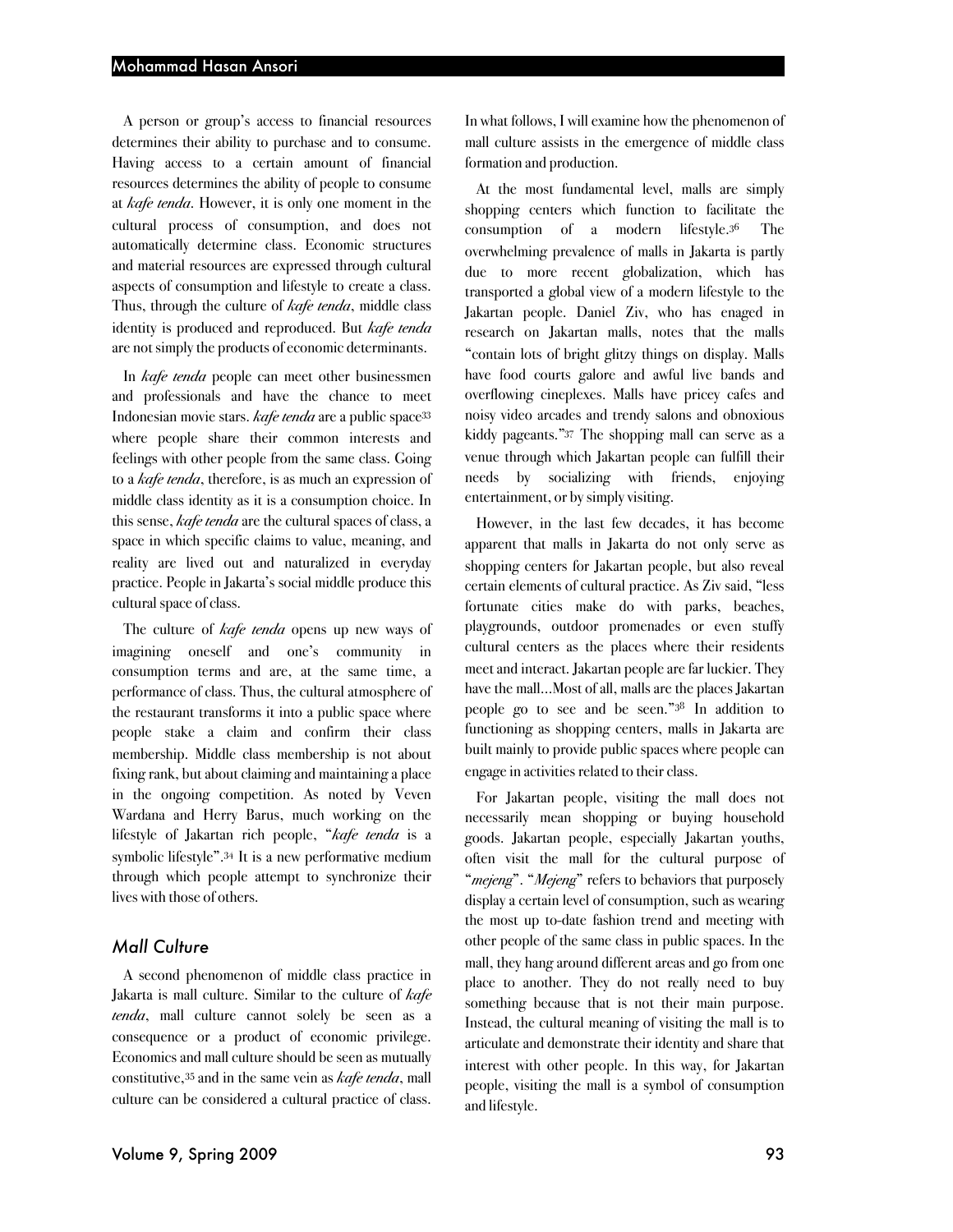The public phenomenon of mall culture has developed rapidly over the last two decades in Jakarta. It is a new public space that is designed for the display and consumption of modern commodities. This new public space dictates what kind of clothing one wears or should wear to be accepted. Those who fail to conform "don't count" in the eyes of their peers. Thus, the culture of the mall should be viewed as a space of the new middle class because it is at the mall that they are put on display and negotiate their claims to middleclass membership.

By transforming this public space into a commoditized zone and then claiming moral legitimacy39–implying a class justification of being modern, honorable, and decent–the Jakartan middle class claims the malls as its own legitimate class domain. This act of transforming public space into consumer space serves to exclude those who cannot participate in its consumerism. In a sense, mall culture is the productive work of the middle class that produces itself and its external existence from the raw materials of consumer goods. Thus, through the culture of the mall, the Jakartan middle class is produced and reproduced. The middle class in Jakarta is truly a cultural project of class; it never exists outside of the continuous production and reproduction through cultural practices.

The fact that the income level and living standards of the Jakartan people have risen as the result of the policies under New Order economic development does not automatically determine class. Although it is true that having a certain level of material or financial resources determines one's ability to participate in consumption, it is not merely the financial element that defines the middle class. Many in Jakarta are unable to make a claim to middle class membership because they are unable to display their lifestyle in the mall. This is not to say that mall culture is in any way simply the product of economic determinations. Mall culture is a never-ending process of cultural production and middle-class formation.

### *Conclusion*

Economic modernization and the policy of rapid economic growth for Indonesian development have made important contributions to the massive growth of white-collar workers. Such an economic improvement

has significantly increased per capita income and, as a result, has improved the living standards of the Indonesian people. It is in this situation that a new middle class in Indonesia emerged as the beneficiaries of economic development. The 1980s were an important period, marking the integration of Indonesia into the global world. The period signaled the rapid influx of consumer commodities and the transformation of a modern lifestyle.

Throughout this paper, I use a constructivist approach in examining the emergence of the middle class in Indonesia. The cultural process aspect of class analysis articulates the dynamic and ongoing making of class. The reality of class is that it is something that is always in continuous production and reproduction through cultural practices. The phenomena of *kafe tenda* and mall culture exemplify the processes of middle class production in Indonesia.

My analysis has shown that the "newness" of the Indonesian middle class is closely associated with commodity consumption and the social practices of taste. These properties serve as the social markers of a new cultural standard that is specifically linked to globalization and the opening of Indonesian markets to the global economy in the 1980s. The invention of the Indonesian middle class involves the construction of a new cultural image and the entry of a new social group as the affluent beneficiaries of the Economic New Order, rather than a product of the Old Order and the colonial context of the Dutch.

Compared to the middle classes in other Southeast Asian countries, the Indonesian middle classes are mainly characterized by their dependence on the state. This condition leads them to a great dilemma. On the one hand, they are expected to be the locomotive of democratization in Indonesia. On the other hand, democratization will bring about significant structural changes that may disadvantage their class position. Rather than being critical of the authoritarian regime of Soeharto that is often seen as corrupt, arbitrary, and nepotistic, they make maximal efforts in preserving their relationship to the state and maintaining the status quo. Thus, as Crouch has suggested, democratization in Indonesia cannot be seen as a byproduct of middle-class revolt against the authoritarian regime of the New Order, but instead, the middle class significantly develops thanks to the rapid economic growth of the regime.40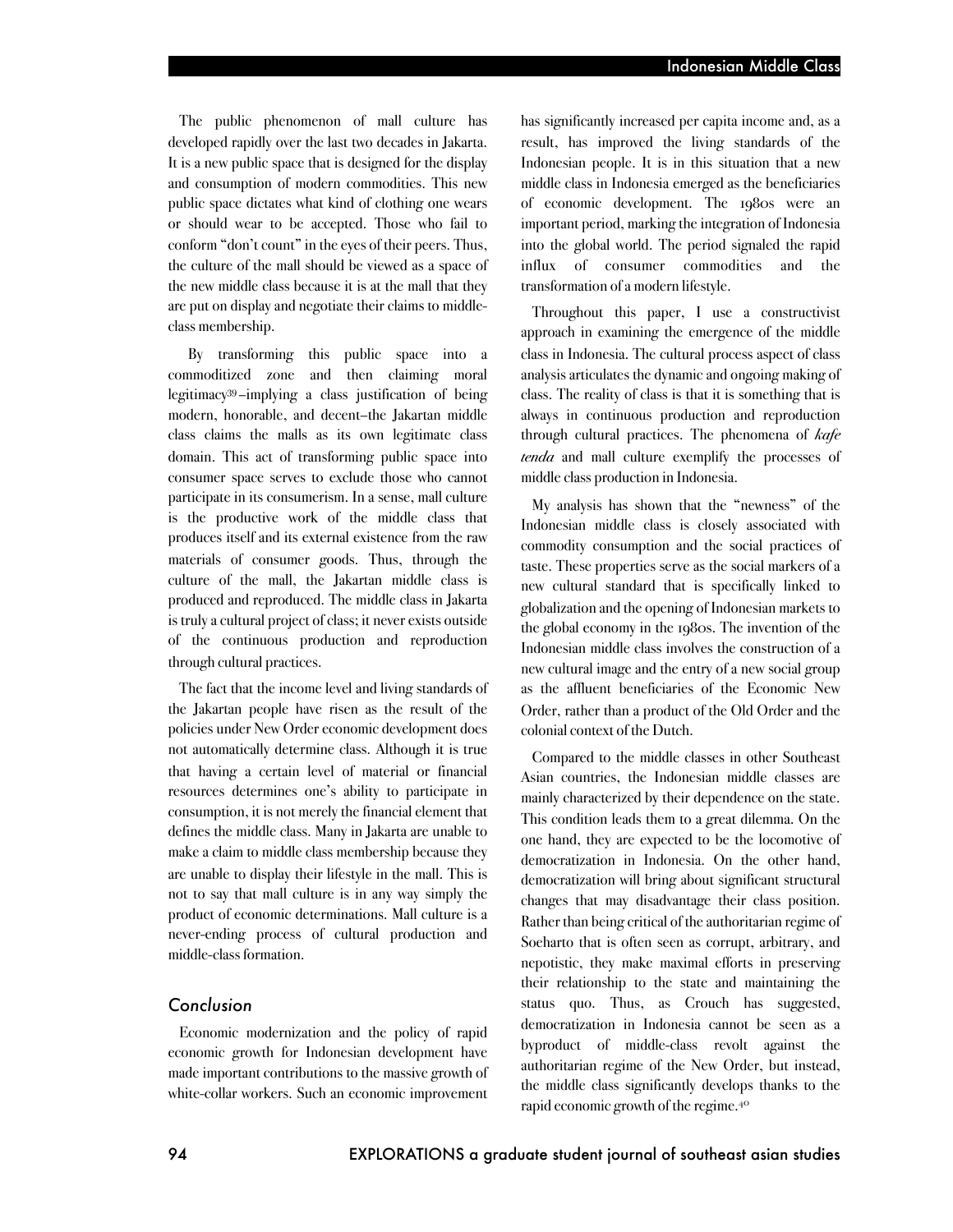# *Bibliography*

- Abiyasekere, S. (1990). *Statement at the conference on the politics of middle class Indonesia*. . In Tanter, R. & Young, K. (eds.). The politics of middle class Indonesia. Victoria: Center for Southeast Asian Studies
- Arief, S. (1978). *Consumption patterns in Indonesia: an econometric study*. England: Sritua Arif Associates.
- Billah, M.M. (1993). *Perspektif kelas menengah Indonesia*. In Zulkarnain, H.B., Siagian, F. & Ida, L. (eds.). Kelas menengah digugat. Jakarta: PT Fikahati Aneska.
- Brubaker, R. (1985). *Rethinking classical theory: the sociological vision of Pierre Bourdieu*. In Theory and society. Elsevier Science Publisher.
- Burris, V. (1987). *The neo-Marxist synthesis of Marx and Weber on class*. In Wiley, N. (ed.). The Marx-Weber debate. London: SAGE Publications.
- Center for Information and Development Studies. (1998). *Kontradiksi aspirasi dan peran kelas menengah di Indonesia*. Jakarta: CIDES Publication.
- Crouch, H. (1993). *Hilangnya kelas menengah di masa orde baru*. In Zulkarnain, H.B., Siagian, F. & Ida, L. (eds.). Kelas menengah digugat. Jakarta: PT Fikahati Aneska.
- Crouch, H. (2001). The Perils of Prediction: Understanding the Indonesian Transition, 1998-1999. In Embong, A.R. (ed.) Southeast Asian Middle Classes: Prospects for Social Change and Democratisation. Selangor: Penerbit Universiti Kebangsaan Malaysia.
- Dick, H.W (1990). *Further reflections on the middle class.* . In Tanter, R. & Young, K. (eds.). The politics of middle class Indonesia. Victoria: Center for Southeast Asian Studies.
- Fernandez, L. (2000). *Restructuring the new middle class in liberalizing India*. In the journal of Comparative Studies of South Asia. Vol. XX, n. 1 &2.
- Djamin, Z. (1989). *Perokonomian Indonesia*. Jakarta: Lembaga Penerbit Fakultas Ekonomi Universitas Indonesia.
- Geertz, C. (1963). *Peddlers and princess: social change and economic modernization in two Indonesian towns*. London: The University of Chicago Press.
- Gerke, S. (1995). *Symbolic consumption and the Indonesian middle class*. Working paper no. 233. University of Bielefeld.
- Koo, H. (2001). *Korean workers: the culture and politics of class formation*. New York: Cornell University Press.
- Koo, H. (2006). *The changing faces of inequality in South Korea in the age of globalization.* Korean Studies Journal, Vol. 30.
- Lev, D.S. (1990). *Intermediate class and social change in Indonesia: some initial reflections.* In Tanter, R. & Young, K. (eds.). The politics of middle class Indonesia. Victoria: Center for Southeast Asian Studies.
- Liechty, M. (2003). *Suitably modern: making middle class culture in a new consumer society*. New Jersey: Princeton University Press.
- Mackie, J.A.C. (1990). *Money and the middle class*. . In Tanter, R. & Young, K. (eds.). The politics of middle class Indonesia. Victoria: Center for Southeast Asian Studies.
- Mukerjee, D. (19740*. Indonesia today*. New Delhi: Economic and Scientific Research Foundation.
- Pond, D.H. (1964). *Development investment in Indonesia*, 1956-1963. Malaysia: Malaysia Printers Limited.
- Prawiro, R. (1998). *Indonesia's struggle for economic development: pragmatism in action*. New York: Oxford University Press.
- Priyono, A.E. (1999). *Konsumtivisme kelas menengah perkotaan.* In Hadijaya. Kelas menengah bukan ratu adil. Yogya: Tiara Wacana.
- Rahardjo, M. D. (1999). *Masyarakat madani: agama, kelas menengah dan perubahan sosial*. Jakarta: Pustaka LP3ES Indonesia.
- Rahardjo, M.D. (1987). *Perokonomian Indonesia: Pertmbuhan dan Krisis.* Jakarta: LP3ES.
- Robison, R. (1995). *The emergence of middle class in Southeast Asia.* Working paper no. 57. National Library of Australia.
- Robison, R. (1990). *Problems of analyzing the middle class as a political force in Indonesia*. . In Tanter, R. & Young, K. (eds.). The politics of middle class Indonesia. Victoria: Center for Southeast Asian Studies.
- Sagir, S. (1982). *Ekonomi Indonesia: gagasan, pemikiran & polemik.* Bandung: Iqra'.
- Sarjadi, S. (1993). *Kontribusi kelas menengah terhadap proses demokratisasi*. In Zulkarnain,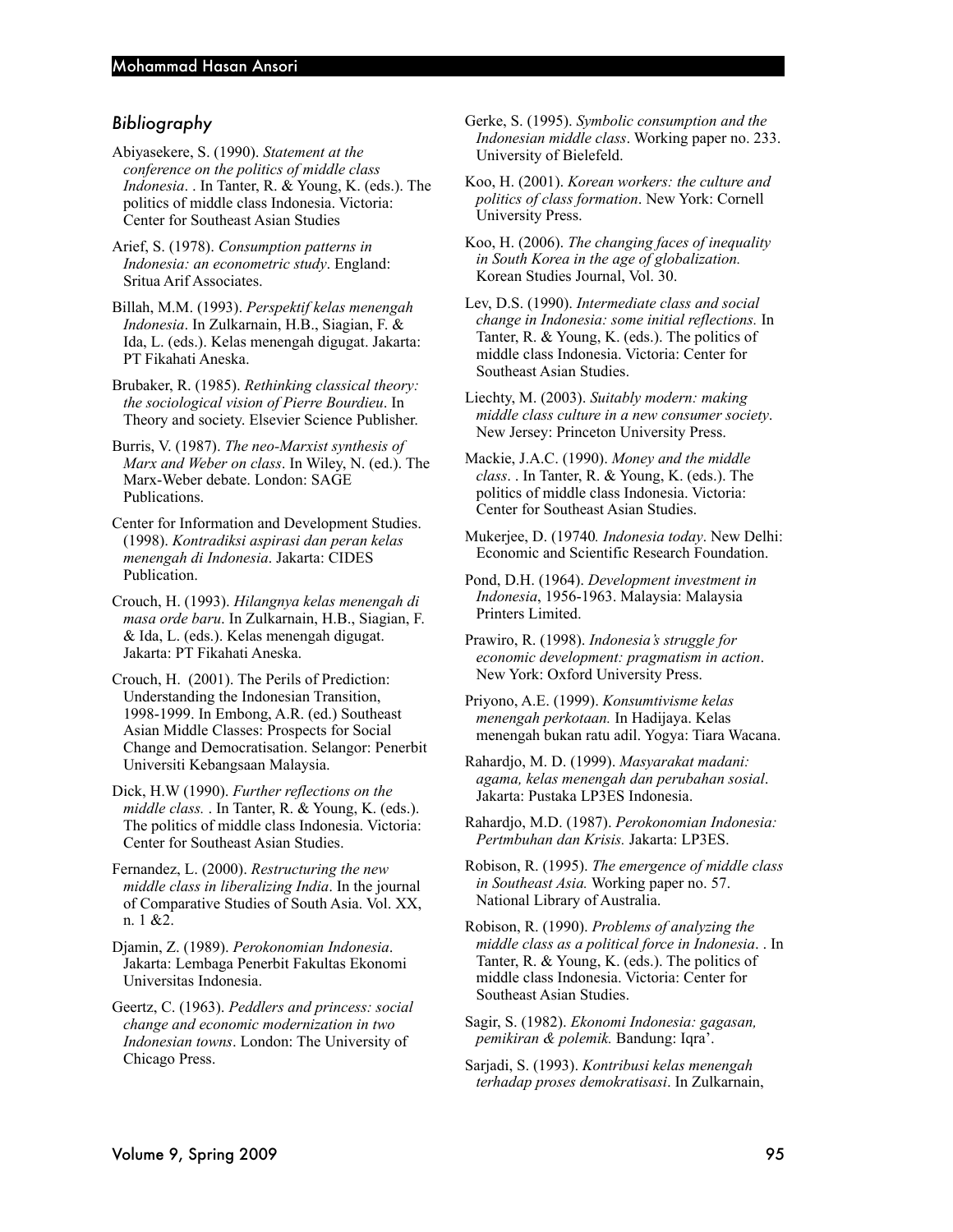H.B., Siagian, F. & Ida, L. (eds.). Kelas menengah digugat. Jakarta: PT Fikahati Aneska.

Shiraishi, T. *The rise of new urban middle classes in Southeast Asia:* what is its national and regional significance?. Retrieved from:

http://www.rieti.go.jp/jp/publications/dp/ 04e011.pdf

Siagian, F. (1993). *Eksistensi kelas menengah dan perananya dalam perubahan sosial di masa orde baru*. In Zulkarnain, H.B., Siagian, F. & Ida, L. (eds.). Kelas menengah digugat. Jakarta: PT Fikahati Aneska.

Smail. J. (1994). *The origins of middle class culture.* London: Cornell University Press.

Tanter, R. & Young, K. (1990). *Introduction of the politics of middle class in Indonesia*. Victoria: Center for Southeast Asian Studies.

Tomagola, T.A. (1993). *Mencari motor demokratisasi di Indonesia*. In Zulkarnain, H.B., Siagian, F. & Ida, L. (eds.). Kelas menengah digugat. Jakarta: PT Fikahati Aneska.

Ziv, D. (2002). *Jakarta inside out*. Jakarta: Equinox Publishing.

Wacquent, L. J. (1991). *Making class: the middle class (es) in social theory and social structure*. In Mcnall, S., Levine, R. & Fantasia, R (eds.). Bringing class back in. Wesview.

Wardhana, V. & Barus, H. (1998). *Para superkaya Indonesia: sebuah dokumentasi gaya hidup*. Jakarta: Institut Studi Arus Informasi.

Willis, P. (1977). *Learning to labor: how working class kids get working class jobs*. New York: Colombia University Press.

#### *End Notes*

2 Koo, The changing faces of inequality in South Korea in the age of globalization. Korean Studies Journal, Vol. 30. 3 See Liddle, "New middle class in Indonesia", In Tanter, R. & Young, K. (eds.). *The politics of middle class Indonesia*, pp. 56-67. The high rate of industrial development has been the main goal of New-Order Regime through their state-led modernization and liberalization policy in the 1980s; a policy that is more outward-looking. The primary byproduct of such policy is the production of significant number of new middle class that will expectedly serve as the agent of national development.

4 See Geertz, Peddlers and princess: social change and economic modernization in two Indonesian towns.

5 It is conceptually referred to as the process of ongoing refinement of the individual living standard of Indonesian middle class, mainly through education, consumerism/lifestyle and political behavior.

6 Tanter, & Young, Introduction of the politics of middle class in Indonesia, pp. 1-10.

7 Liechty, Suitably modern: making middle class culture in a new consumer society, p. 8. Class is seen as comprising individual attitudes, belief and behavior that depends upon the formative capacity trough social learning and social interaction. 8 Wacquent, Making class: the middle class (es) in social theory and social structure. In Mcnall, S., Levine, R. & Fantasia, R (eds.). Bringing class back in, p. 51. It is important to bear in mind that Wacquent's critique to both Weberian and Marxist class approaches additionally describe the general nature of structuralist approach.

9 Koo, Korean workers: the culture and politics of class formation, p.13.

10 Ibid, p. 8.

11 Liechty, Suitably modern: making middle class culture in a new consumer society, p. 21.

12 Brubaker, Rethinking classical theory: the sociological vision of Pierre Bourdieu, p. 761. A class approach which shifts focus from objective, structuralist-economic abstraction of class territories to the processual and constructivist formation of class can take Bourdieu's work "Distinction" as an example. Bourdieu argued that "class divisions are defined not by differing relations to the means of production, but by differing conditions of existence, differing systems of dispositions produced by differential conditioning and differing endowments of power or capital…age , sex and ethnicity are not principles of divisions that cross-cut class divisions. Class is not mode of social grouping among others: it is the generic name for all social groups distinguished by their conditions of existence and their corresponding dispositions". On the most concrete level, Bourdieu, equating class with his central concept of Habitus, "is concerned with class based differences in the ensembles of consumption habits, leisure, time activities, and taste in work of art, food, dress, and home furnishings, etc.".

13 The Jakartan Middle classes definitely conduct simultaneous projects of making class and distinguishing their class with other working class and bourgeois.

14 Liechty, Suitably modern: making middle class culture in a new consumer society, p. 30.

15 Ibid, p. 5.

16 See Dick, "Further reflections on the middle class". In Tanter, R. & Young, K. (eds.). *The politics of middle class Indonesia*, p. 74. As he said, "the consciousness is rather identification with a class of people pursuing modern, westernized lifestyles that has, to a considerable extent, been based on role models fashioned and propagated by the national mass media and especially television".

17 Liechty, Suitably modern: making middle class culture in a new consumer society, p. 115. Liechty argued that consumption and lifestyle, as class culture, "is a new performative medium through which people attempt to synchronize their lives with those of others". Needless to say, "middle class is a kind of performative space characterized by constant alignment and realignment with class others and where goods play active role". As a consequence, "middle class membership is not about fixing rank but about claiming and maintaining a place in the ongoing debate".

18 Rahardjo, *Perokonomian Indonesia: Pertmbuhan dan Krisis*, p. 51.

<sup>1</sup> See Macki, 1990; Hart 1993 quoted by Gerke, 1995; Fernandes: 2000, Koo: 2006, Robison: 1995, Liechty: 2003, Shiraishi: 2006.